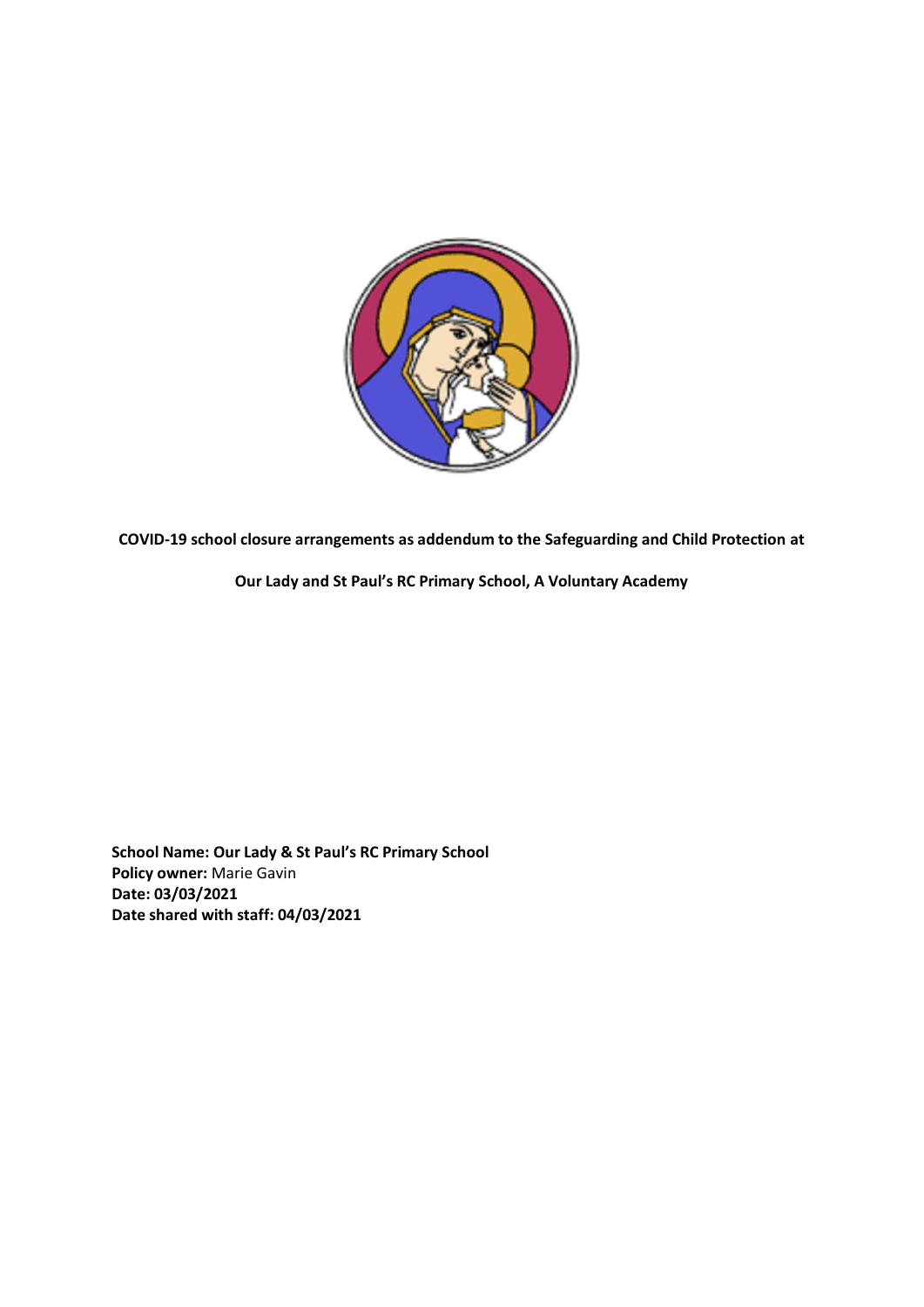### **Scope and context**

This addendum has been reviewed in March 2021, following the end of the second national lockdown and the direction that from 8 March 2021, all pupils should attend school. The addendum reflects updated advice from our 3 local safeguarding partners and Rochdale LA. It should be read in conjunction with our school safeguarding policy.

Unless covered here, our normal school safeguarding and child protection policy continues to apply.

### **Keeping Children Safe in Education**

Throughout the period of pandemic, we continue to have regard to the statutory safeguarding guidance[, Keeping Children Safe in Education](https://www.gov.uk/government/publications/keeping-children-safe-in-education--2)

Although our school needs to operate in different ways in order to manage risks associated with Covid 19, we always follow these important safeguarding principles:

- The best interests of children must come first
- $\blacktriangleright$  If anyone has a safeguarding concern about any child, they must act on it immediately
- A designated safeguarding lead (DSL) or deputy should be available at all times during term
- $\geq$  School takes all reasonable precautions to prevent unsuitable people entering the school workforce or gaining access to children
- Children should continue to be protected when they are online

We will take a whole institution approach to safeguarding and will ensure that new policies and ways of working in response to COVID-19 do not weaken or undermine safeguarding, which remains at the heart of our school ethos.

### **Safeguarding all children**

Staff and volunteers are aware that the period of lockdown and ongoing uncertainties attributed to the pandemic could put all children at greater risk. Staff and volunteers at our school will be alert to any signs of abuse, trauma or effects on pupils' mental health that are also safeguarding concerns, and will act on concerns immediately in line with the school procedure. This includes any concerns about peer on peer abuse, in which event school will continue to follow the principles set out in part 5 of Keeping Children Safe in Education and our school procedures.

All staff and volunteers will refer safeguarding concerns about a child to the DSL to seek advice and share information. This will apply for children that are attending school and for any children that may be at home.

Where staff have a concern about a child, they should continue to follow the process outlined in the school Safeguarding Policy, which includes making a written record via CPOMS which can be done remotely. If a member of staff cannot access their school's recording mechanism, they should email the concern to the Designated Safeguarding Lead and Headteacher. This will ensure that the written record is received and can be actioned.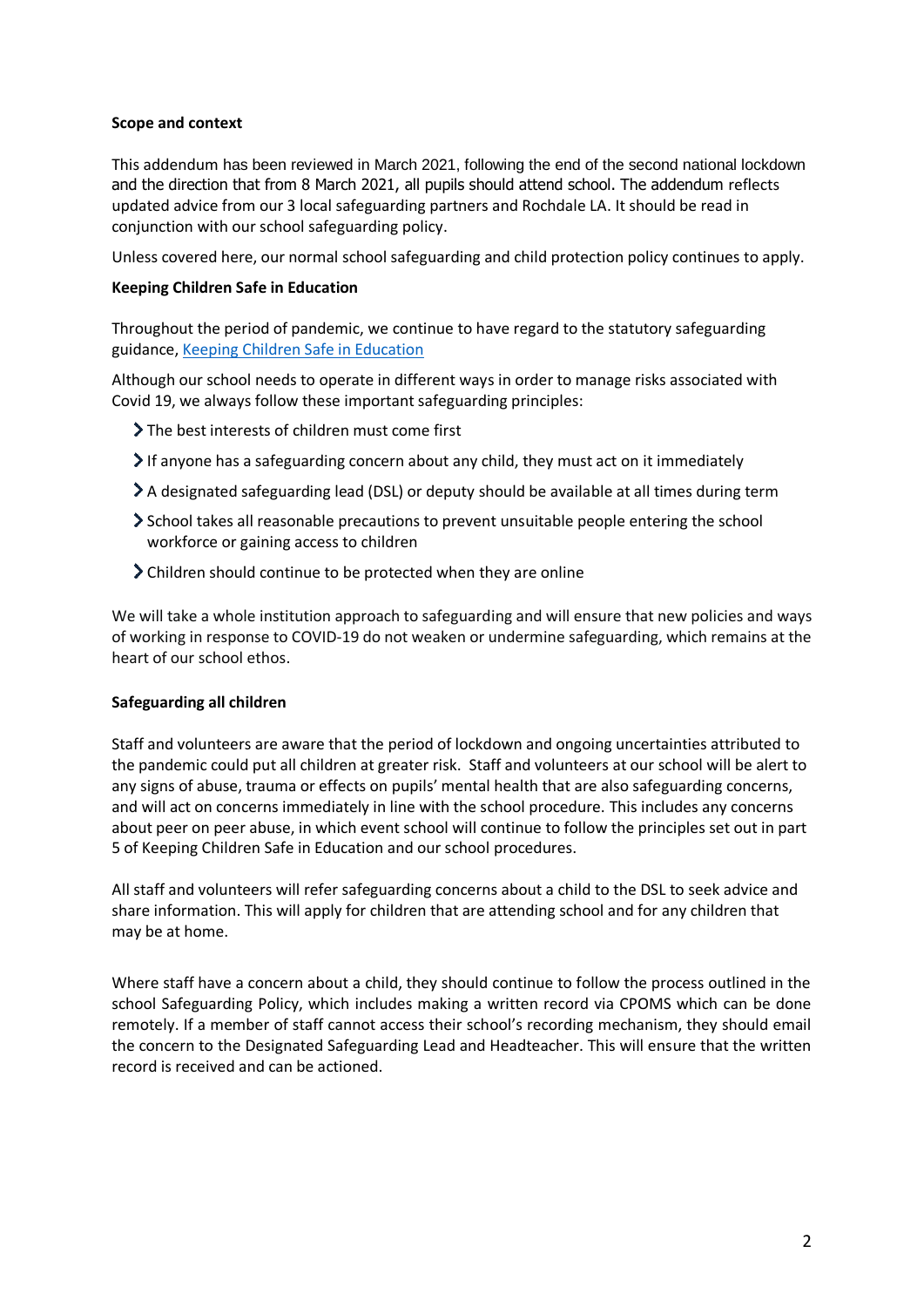### **DSL/ DDSL arrangements**

We aim to have a trained DSL or deputy DSL on site wherever possible. If our DSL (or deputy) can't be in school, they can be contacted remotely via phone (Marie Gavin 0755417301). Our DSL will continue to engage with social workers, and attend all multi-agency meetings, which may take place remotely.

If there are occasions where there is no DSL or deputy DSL on site, a senior leader will take responsibility for co-ordinating safeguarding. This will be Kath Thomas, Acting Deputy Headteacher.

The senior leader will be responsible for liaising with the off-site DSL (or DDSL) to make sure they (the senior leader) can:

- $\blacktriangleright$  Identify the most vulnerable children in school and deal with any concerns and disclosures
- Update and manage access to child protection files, where necessary
- Liaise with children's social workers where they need access to children in need and/or to carry out statutory assessments

In the event that we do not have DSL cover available due to staffing shortages, school will notify Gillian Barratt, Head of Schools and Claire Heap, Education Safeguarding Officer, so that arrangements can be considered for sharing resource with another school.

We will keep all school staff and volunteers informed if there is any change to the DSL (or deputy) on any given day, and how to contact them.

## **Children's mental health**

Staff and volunteers are aware of the possible effect that the pandemic and/or other events or circumstances that a child may experience, may have had on their mental health. School will continue to offer support in relation to the mental health of all pupils.

Staff will look out for behavioural indicators, including pupils being fearful, withdrawn, aggressive, oppositional or excessively clingy, and will share information with the DSL to help identify where support may be needed.

School will signpost pupils, parents/carers and staff to resources and services to support good mental health.

## **Online safety**

We will continue to provide a safe environment for children, including online. Our school uses an online filtering system and the IT Lead and HT have responsibility for monitoring any concerning usage and addressing this with individuals. Where students are using computers in school, appropriate supervision will be in place.

Where staff are interacting with children online, they will continue to follow the guidance for safe working practice and appropriate use of IT policy.

When selecting platforms for online / virtual teaching, school will ensure the provider has an appropriate level of security. Wherever possible, staff will use school devices and contact pupils only via the pupil school email address / login so that the filtering and monitoring software is enabled.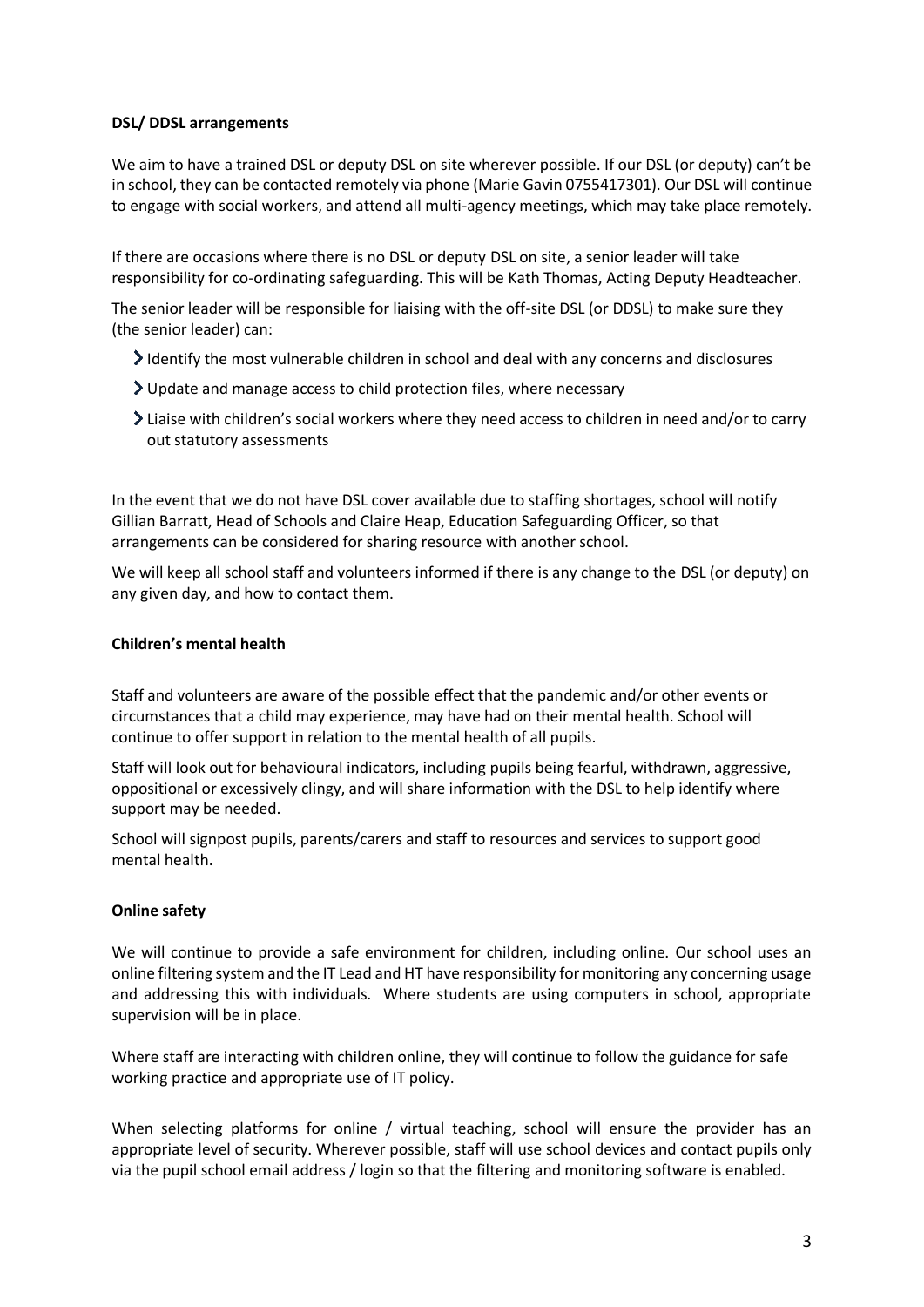In deciding how to provide home learning for pupils, our school will take into account issues such as accessibility within the family home, the mental health and wellbeing of children, including screen time, the potential for appropriate behaviour by staff or pupils, staff access to the technology required, etc. Virtual lessons will be timetabled during the school day and senior staff, DSL and / or heads of department should be able to drop into any virtual lesson at any time – the online version of entering a classroom.

All staff who interact with children via school learning platforms or online learning will continue to look out for signs a child may be at risk. Any such concerns will be handled as per the Safeguarding and Child Protection Policy and where appropriate, referrals will be made to children's social care and as required, the police.

Online teaching and interactions between school staff and children will follow the same principles as set out in the Guidance for Safe Working Practice/ code of conduct. Our school will consider the following when delivering virtual lessons, especially those including the use of webcams;

- No 1:1s, groups only.
- If it is necessary to have a 1:1 session with a pupil, this must be agreed first with the HT/DSL so that additional safeguarding measures such as an additional adult can be placed in the room with the staff member hosting the session.
- Staff and children must wear suitable clothing, as should anyone else in the household.
- Any computers used should be in appropriate areas, for example, not in bedrooms; and the background should be blurred where possible.
- The live class may be recorded so that if any issues were to arise, the video could be reviewed.
- Live classes should be kept to a reasonable length of time.
- Language must be professional and appropriate, including any family members in the background.
- Resources/videos must be age appropriate the child may not have support immediately to hand if they feel distressed or anxious about content
- Staff must only use platforms specified by senior managers and approved by our IT network manager / provider to communicate with pupils
- Staff should record, the length, time, date and attendance of any sessions held.

It is the responsibility of the staff member to dynamically risk assess safeguarding issues during online lessons, in exactly the same way as they would do in a classroom. Staff must raise any issues of suitability [of dress, setting, behaviour] with the child and/or parent immediately and end the online interaction if necessary. If a staff member believes that a child or parent is recording the interaction, the lesson should be brought to an end or that child should be logged out immediately and further advice sought from the DSL.

Recording lessons does not prevent abuse. School does not advise staff to record sessions. If staff are to record the lesson they are teaching, the should inform the HT who will give consideration to data protection issues; e.g. parental/pupil consent and retention/ storage and DfE guidance [https://assets.publishing.service.gov.uk/government/uploads/system/uploads/attachment\\_data/file](https://assets.publishing.service.gov.uk/government/uploads/system/uploads/attachment_data/file/964351/Schools_coronavirus_operational_guidance.pdf) [/964351/Schools\\_coronavirus\\_operational\\_guidance.pdf](https://assets.publishing.service.gov.uk/government/uploads/system/uploads/attachment_data/file/964351/Schools_coronavirus_operational_guidance.pdf)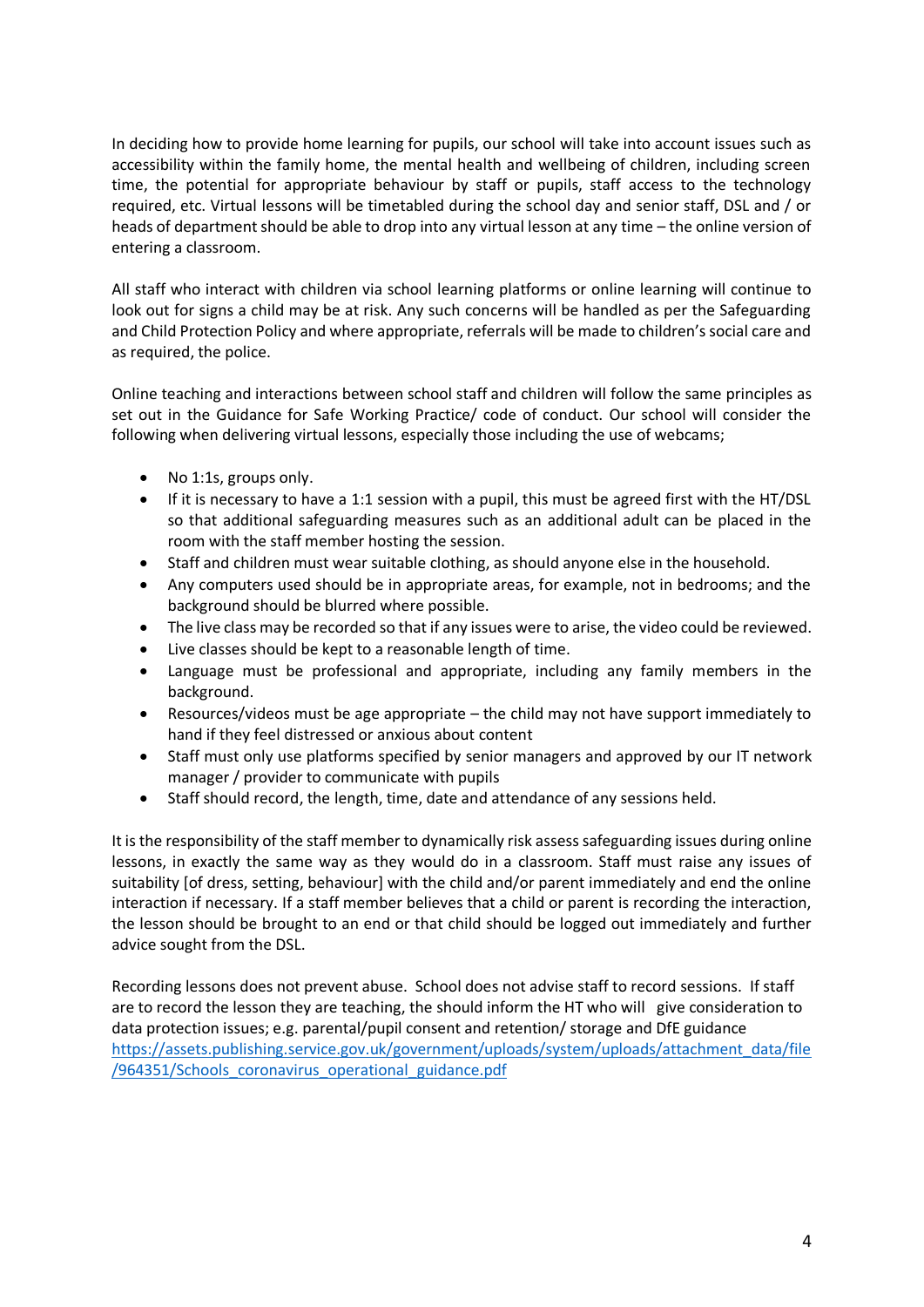We will provide information for parents and carers to:

- $\geq$  Raise their awareness of the potential risks to children online and the importance of staying safe when online
- Inform them what our school is asking children to do online, including what sites they will be using and who they will be interacting with from our school
- $\triangleright$  Make them aware that they should only use reputable online companies or tutors if they wish to supplement the remote teaching and resources our school provides. We will direct them to the Safe After School campaign for advice about choosing a tutor.
- $\sum$  Signpost them to where else they can go for support and information to keep their children safe online

### **Monitoring attendance**

From the 8 March 2021, pupil attendance will again be mandatory for all pupils and the usual rules on attendance will apply, including:

- parents' duty to ensure that their child of compulsory school age attends regularly at the school where the child is a registered pupil
- schools' responsibilities to record attendance and follow up absence
- the ability to issue sanctions, including fixed penalty notices, in line with local authorities' codes of conduct.

We will resume taking our register and ensure that we provide attendance information in an accurate and in a timely manner, in line with any DfE requirements. We will adhere to DfE school attendance guidance and record attendance in accordance with the Education (Pupil Registration) (England) Regulations 2006 (as amended) for all pupils.

There will be some circumstances where children are not able to attend school and in line with public health advice, have to self-isolate because they:

- have symptoms or have had a positive test result
- live with someone who has symptoms or has tested positive and are a household contact
- are a close contact of someone who has coronavirus (COVID-19)

In addition, pupils who have been confirmed as clinically extremely vulnerable are advised to shield and stay at home as much as possible until further notice. They are advised not to attend school while shielding advice applies nationally. Our school will request from parents a copy of the shielding letter sent to CEV children, to confirm that they are advised not to attend school or other educational settings whilst shielding guidance is in place.

Where any child that we expect to attend school does not arrive, we will:

- Follow our first day absence procedure
- Notify the social worker, if they have one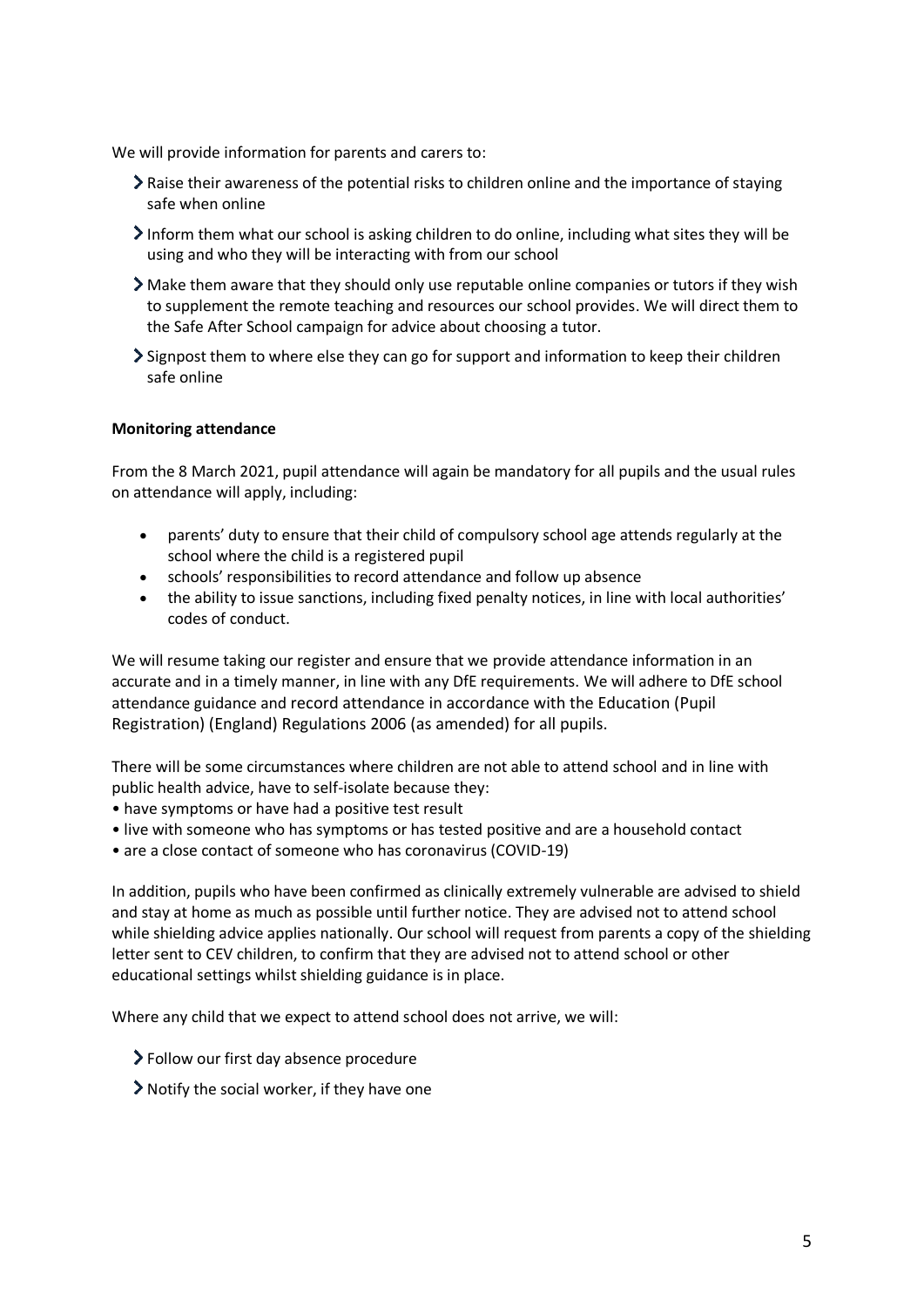Our school has taken reasonable steps to obtain up-to-date emergency contact details from parents and carers and outlined the importance of us being able to make contact during the school day, in the event of a child needing to be collected if they become symptomatic or a bubble needs to isolate. We request more than one emergency contact for each child and regularly remind families to inform us if their contact information changes in our newsletters and on our school website.

### **Contact plans**

We will continue to utilise our contact plan at Appendix A to retain regular contact with all children on the school roll during any circumstances where children are not attending school due to isolating, or during any future periods of partial/full lockdown. The contact arrangements will form part of our school contingency plan.

School will consider which tier each child sits within and will follow their contact plan to determine;

- $\blacktriangleright$  How often the school will make contact school will contact pupils daily via the online platform.
- $\triangleright$  Which staff member(s) will make contact class teacher initially but follow up maybe continued by TA or admin team
- $\blacktriangleright$  How staff will make contact via google classroom check in, phone call or door step visit both

When contacting families, staff and volunteers will look out for concerning signs like:

- Children not completing assigned work or logging on to school systems
- $\geq$  No contact established with children or families
- Children seeming distressed or withdrawn during any class check-ins or video calls

We will agree contact plans with children's social care for any vulnerable children that are not attending and will review them at regular intervals. Where there are concerns arising from contact or where school is unable to make contact with a family after utilising different attempts, we will seek advice from the allocated social worker if applicable, or EHASH, via telephone consultation.

If staff need to contact a pupil or parent by phone and do not have access to a work phone, they should discuss this with a senior member of staff and, if there is no alternative, always use 'caller withheld' to ensure the pupil/parent is not able to identify the staff member's personal contact details.

### **Recruiting new staff and volunteers**

We recognise the importance of robust safe recruitment procedures and take all reasonable steps to ensure that adults and volunteers who work in our school are safe to work with children. We therefore continue to follow our safer recruitment procedure and part 3 of Keeping Children Safe in Education throughout the pandemic period.

In urgent cases, when validating proof of identity documents to apply for a DBS check, we may consider, after seeking HR Advice, initially accepting verification of scanned documents via online video link, rather than being in physical possession of the original documents. This approach is in line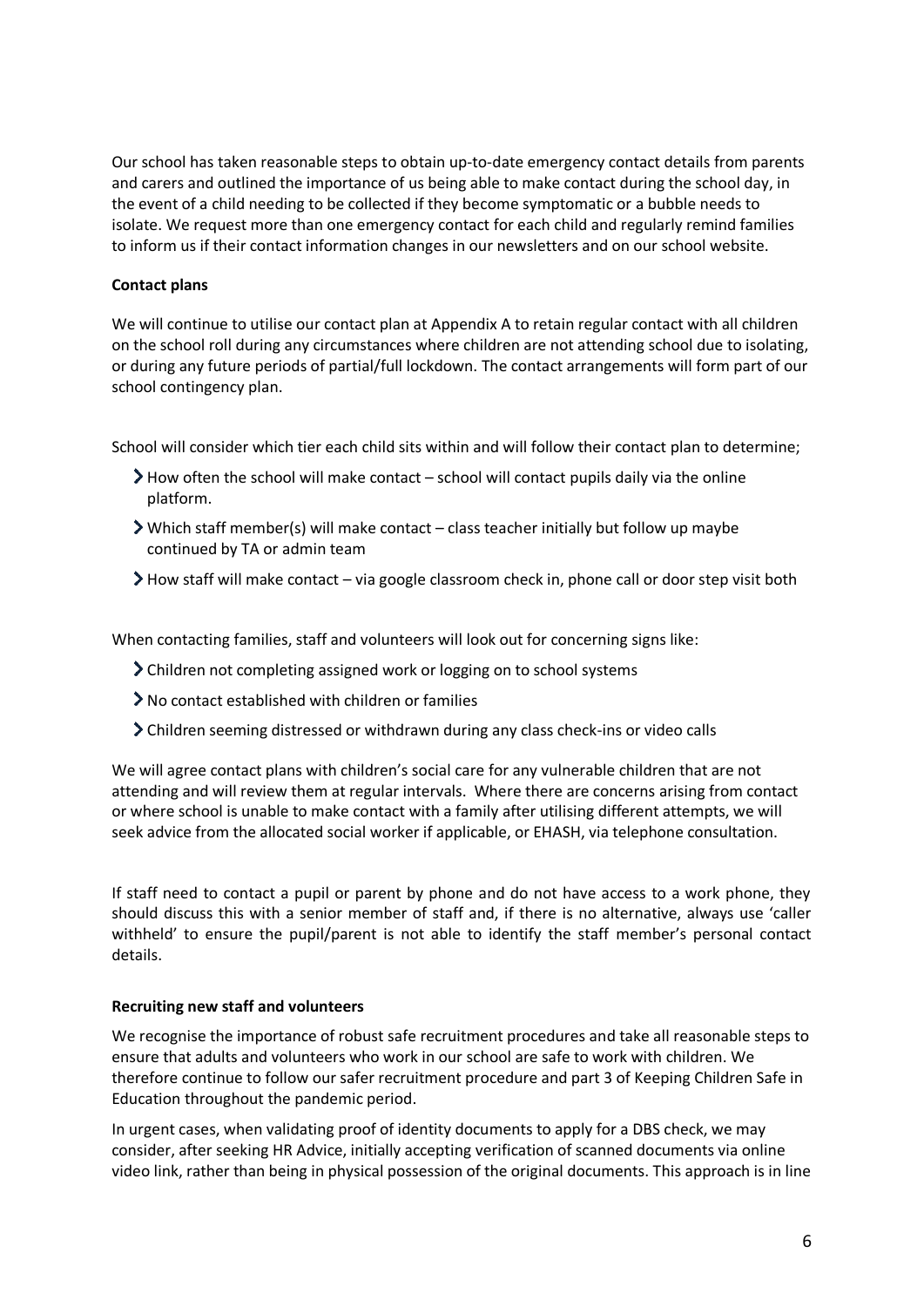with revised guidance from the [DBS.](https://www.gov.uk/government/news/covid-19-changes-to-dbs-id-checking-guidelines) New staff must still present the original documents when they first attend work at our school.

Similarly, temporary measures allow right to work checks to be carried out by verifying scanned documents on a video call. If we need to take this approach, we will take HR advice and follow Home [Office and Immigration Enforcement guidance.](https://www.gov.uk/guidance/coronavirus-covid-19-right-to-work-checks)

We will continue to do all of our usual checks on new volunteers, and will do risk assessments to decide whether volunteers who aren't in regulated activity should have an enhanced DBS check, in accordance with paragraphs 167-172 of Keeping Children Safe in Education. Under no circumstances will a volunteer who has not been checked be left unsupervised or allowed to work in regulated activity.

## **Staff 'on loan' from other schools**

We will assess the risks of staff 'on loan' working in our school, and seek assurance from the 'loaning' school that staff have had the appropriate checks, as well as seeking advice from the Local Authority if this became necessary due to staffing shortages.

### **Keeping records of who's on site**

We will use the single central record to log:

- Everyone working or volunteering in our school each day, including any staff 'on loan'
- Details of any risk assessments carried out on staff and volunteers on loan from elsewhere

## **Concerns about a staff member or volunteer**

We will continue to follow the principles set out in part 4 of Keeping Children Safe in Education and our allegations management policy and will act on any concerns about professionals – whether those concerns are about staff/volunteers working on the school site or remotely.

We will continue to follow the legal duty to refer to the DBS anyone who has harmed or poses a risk of harm to a child or vulnerable adult.

We will continue to consider and make referrals to the Teaching Regulation Agency (TRA) as per KCSIE and the TRA's 'Teacher misconduct advice for making a referral. During the COVID-19 period all referrals will be made by emailin[g Misconduct.Teacher@education.gov.uk](mailto:Misconduct.Teacher@education.gov.uk)

### **Safeguarding induction and training**

We will make sure staff and volunteers are aware of changes our Covid 19 risk assessment and related changes to our procedures and arrangements.

All staff and volunteers will continue to receive;

- A safeguarding induction for new starters
- $\geq$  A copy of our safeguarding and children protection policy (along with this addendum)
- Part 1 and Annex A of Keeping Children Safe in Education
- Basic safeguarding training every 3 years, which may take place online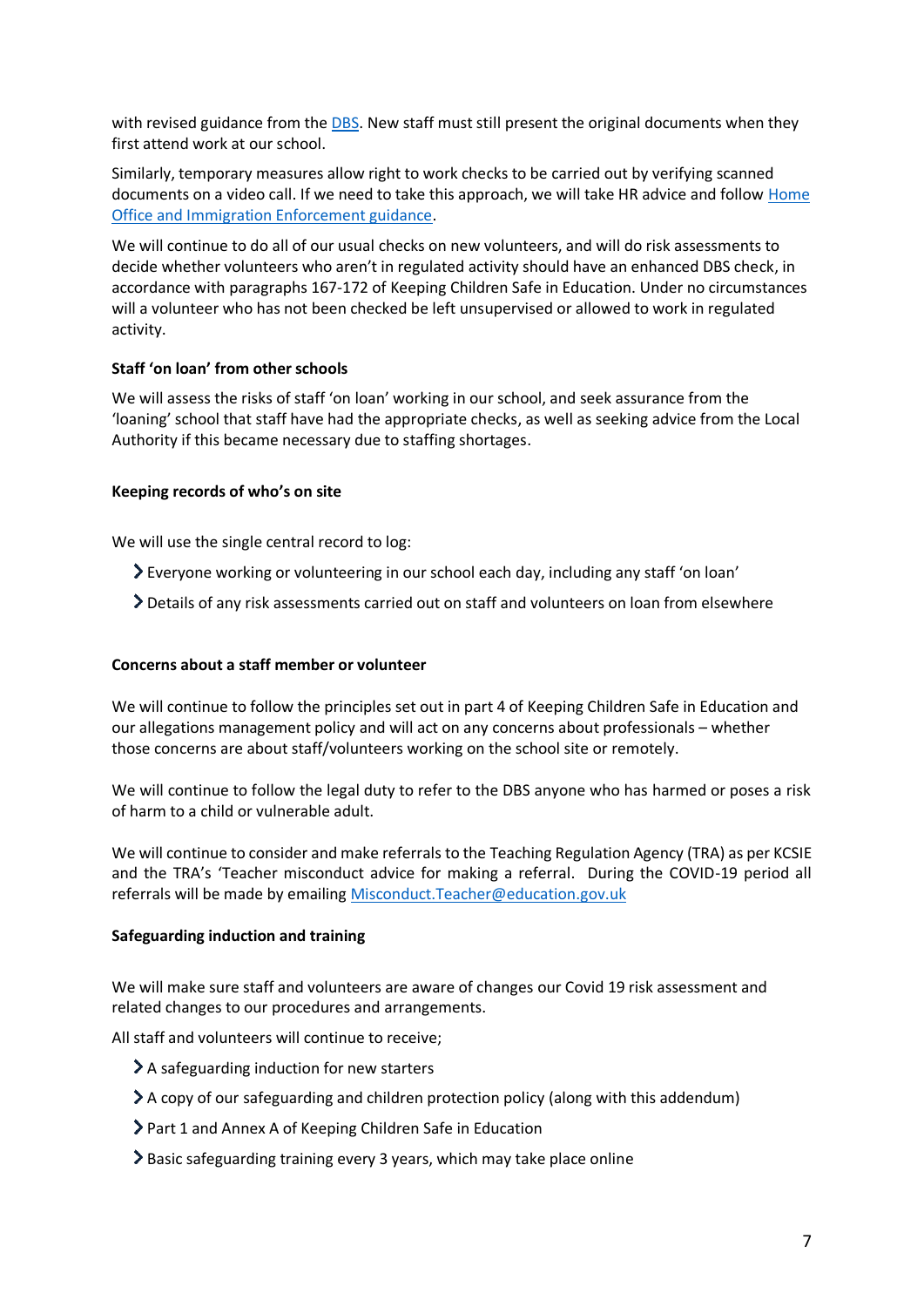Regular safeguarding updates provided by the DSL, at least on an annual basis

We will decide on a case-by-case basis what level of safeguarding induction any staff 'on loan' need. In most cases, this will be:

- $\geq$  A copy of our child protection policy and this addendum
- Confirmation of local processes
- Confirmation of DSL arrangements

### **DSL training**

The DSL (and deputy) must do what they reasonably can to keep up to date with safeguarding developments, such as attend virtual network/ training facilitated by the LA and/or safeguarding partners, read newsletters and participate in professional advice groups. There are online courses available via the RBSCP and LA Education Safeguarding Officer.

### **Children attending other settings**

Where children are temporarily required to attend another setting, we will make sure the receiving school is provided with any relevant safeguarding and child protection information.

Wherever possible, our DSL (or deputy) and/or special educational needs co-ordinator (SENCO) will share, as applicable:

- The reason(s) why the child is considered vulnerable and any arrangements in place to support them
- The child's EHC plan, child in need plan, child protection plan or personal education plan
- Details of the child's social worker
- Details of the virtual school head

Where the DSL, deputy or SENCO can't share this information, the senior leader(s) identified in section 4 will do this. We will share this information before the child arrives as far as is possible, and otherwise as soon as possible afterwards.

### **Monitoring arrangements**

This policy addendum will be reviewed as guidance from the 3 local safeguarding partners, the LA or Department for Education is updated. At every review, it will be approved by the full governing board.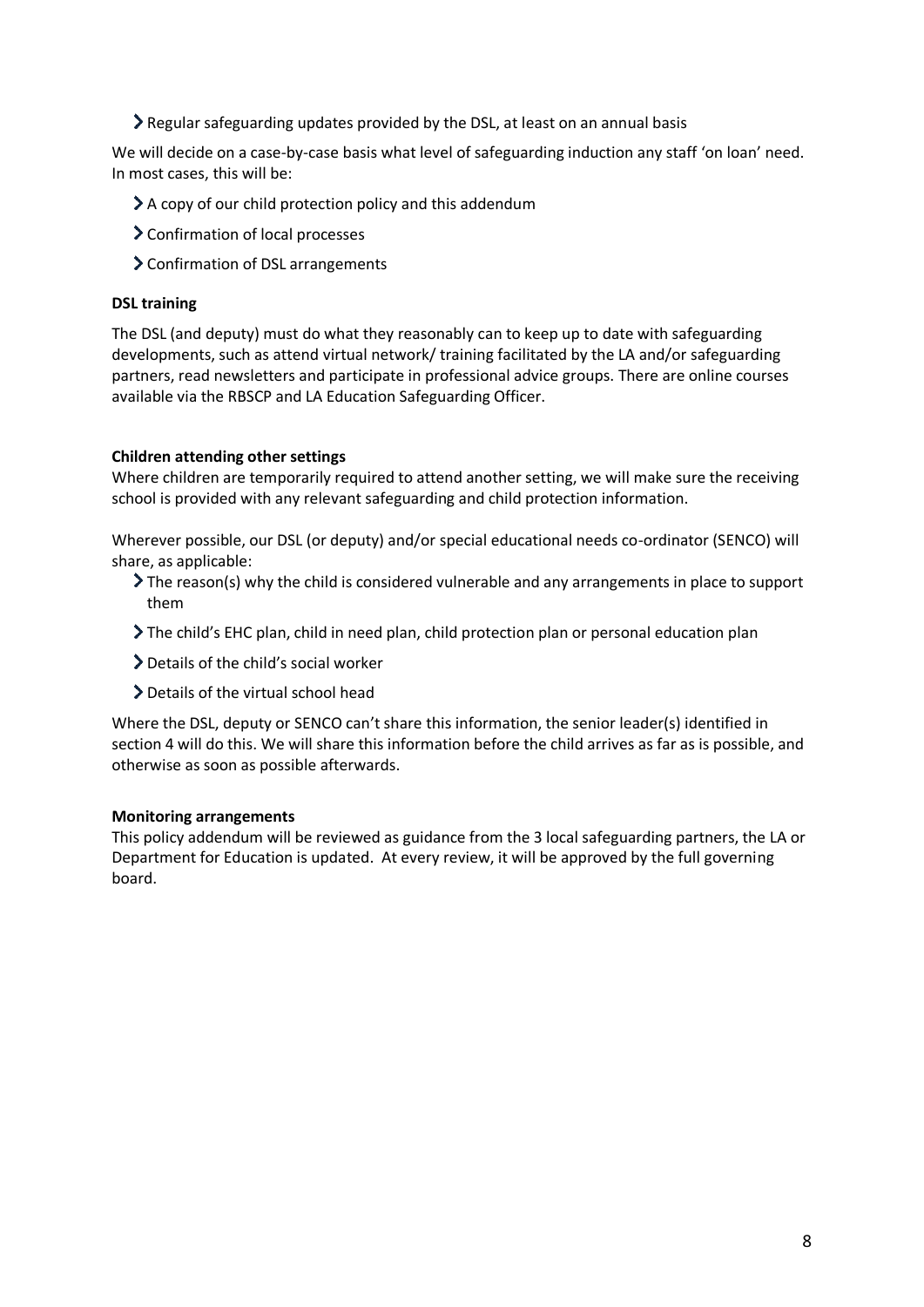# Appendix A

**Safeguarding contact with students during full/partialschool closure or when children are isolating**

The Headteacher and Safeguarding Team will categorise pupils into the following 3 tiers. This list will be reviewed and pupils may move categories during this time.

## **Current cases where there is CSC involvement: Tier 1**

*These are the children that meet the DfE definition of 'children with a social worker'* 

- Where it is possible, a safeguarding team member will speak to the child to gain their wishes and feelings regarding support needed.
- On the days that these children are attending school, no further action is required
- On the days that they are absent, usual absence procedures for these children should be followed – ie phone call home to ascertain their whereabouts and welfare and informing the social worker of the absence.
- Where the absence is repeated, consultation should be undertaken with children's social care (CSC) to assess and agree;
	- Who will see the child/ren and how often.
	- Regularity of telephone contact and by whom
- If school is unable to make contact with family or has any concerns arising from contact, CSC must be informed.
- School safeguarding team to continue to liaise with all necessary professionals via email/phone. If any information is received by school, eg domestic violence notification, this must be shared with the social worker.
- School to attend any virtual Child Protection conferences, review meetings etc unless advised otherwise
- Staff to use school safeguarding system eg CPOMS to record and report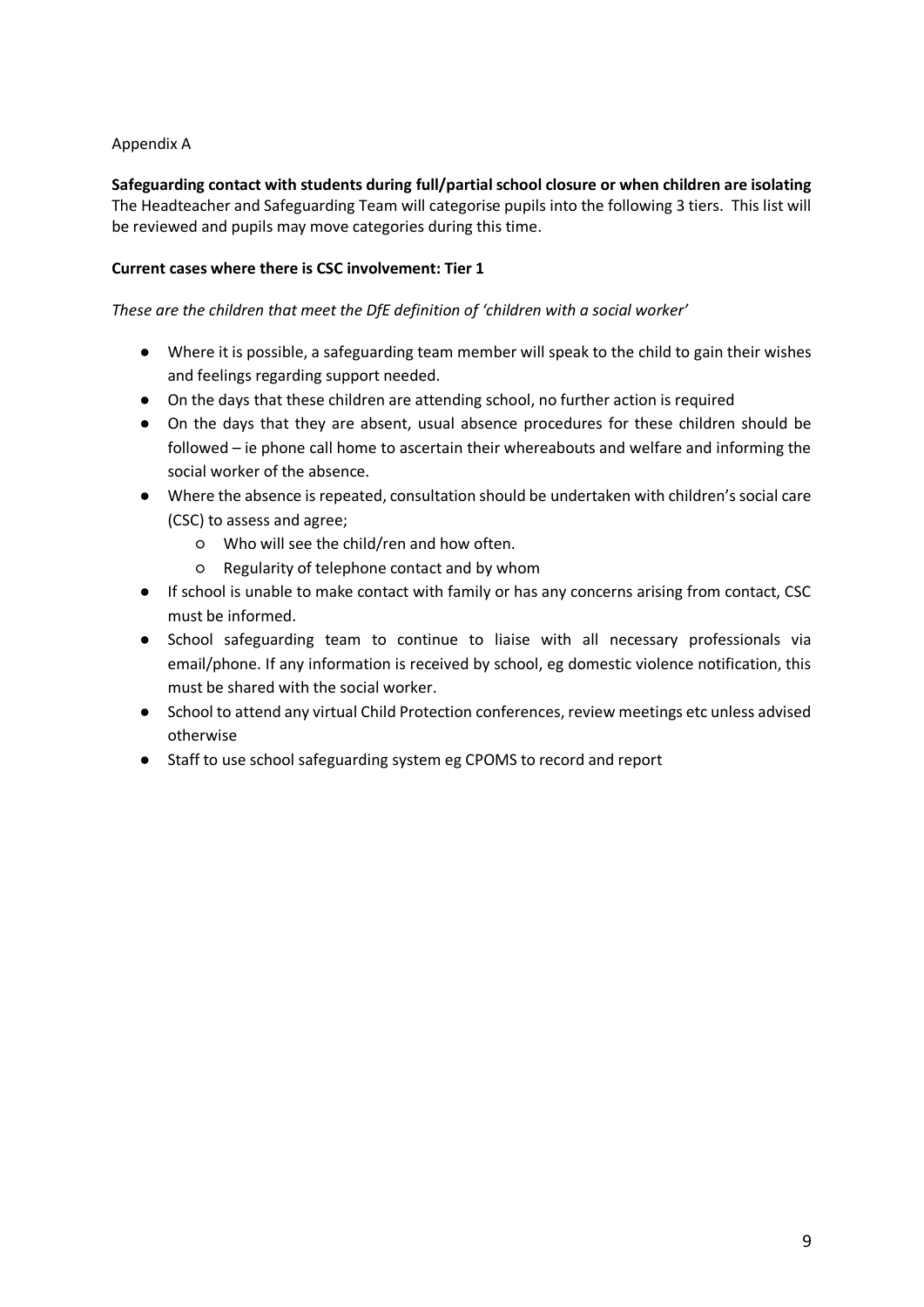# **Vulnerable families – this may include those on EHA or other families where school is aware of other vulnerabilities: Tier 2**

- Where it is possible, a safeguarding team member will speak to the child to gain their wishes and feelings regarding support needed.
- For those children who are attending, no further action is required on the days that they are present
- For those who are not attending, agree and record a clear plan with any involved partner agencies for:
	- Regularity of contact and by whom– member of admin team to make daily contact and member of safeguarding team to make contact twice weekly
- If school is unable to make contact with family or has any concerns arising from contact or other information received, eg domestic violence notification, EHASH should be consulted via telephone for advice.
- School safeguarding team to continue to liaise with all necessary professionals via email/phone.
- School to attend any planned meetings unless advised otherwise.
- Staff to use school safeguarding system eg CPOMS to record and report

## **Remaining pupils on roll: Tier 3**

- For all children who are not attending school due to isolating or lockdown requirements, irrespective of whether they previously had known vulnerabilities, school has a responsibility to ensure they are safe. Therefore, school will need to maintain regular contact with children if they are unable to attend school due to Covid restrictions. This may include school conducting doorstep welfare checks where appropriate. If school is unable to make contact with a family, or has concerns arising from contact, EHASH is to be consulted for advice.
- Reiterate the same messages you would give to children about their safety during a school holiday, i.e places of safety, trusted adults and helpline numbers. These messages and contact numbers should be on your website for children to locate should they require them.
- If possible, ask children to speak to a member of staff if they are concerned for their safety or wellbeing in any way during this period.
- Ensure that the school website, twitter feed etc promotes services such as Childline, Kooth or any others that may be valuable to children out of contact with school.
- Any children who disclose information that identifies them as vulnerable should be moved into tier 2 category.
- Staff to use school safeguarding system eg CPOMS to record and report any concerns.